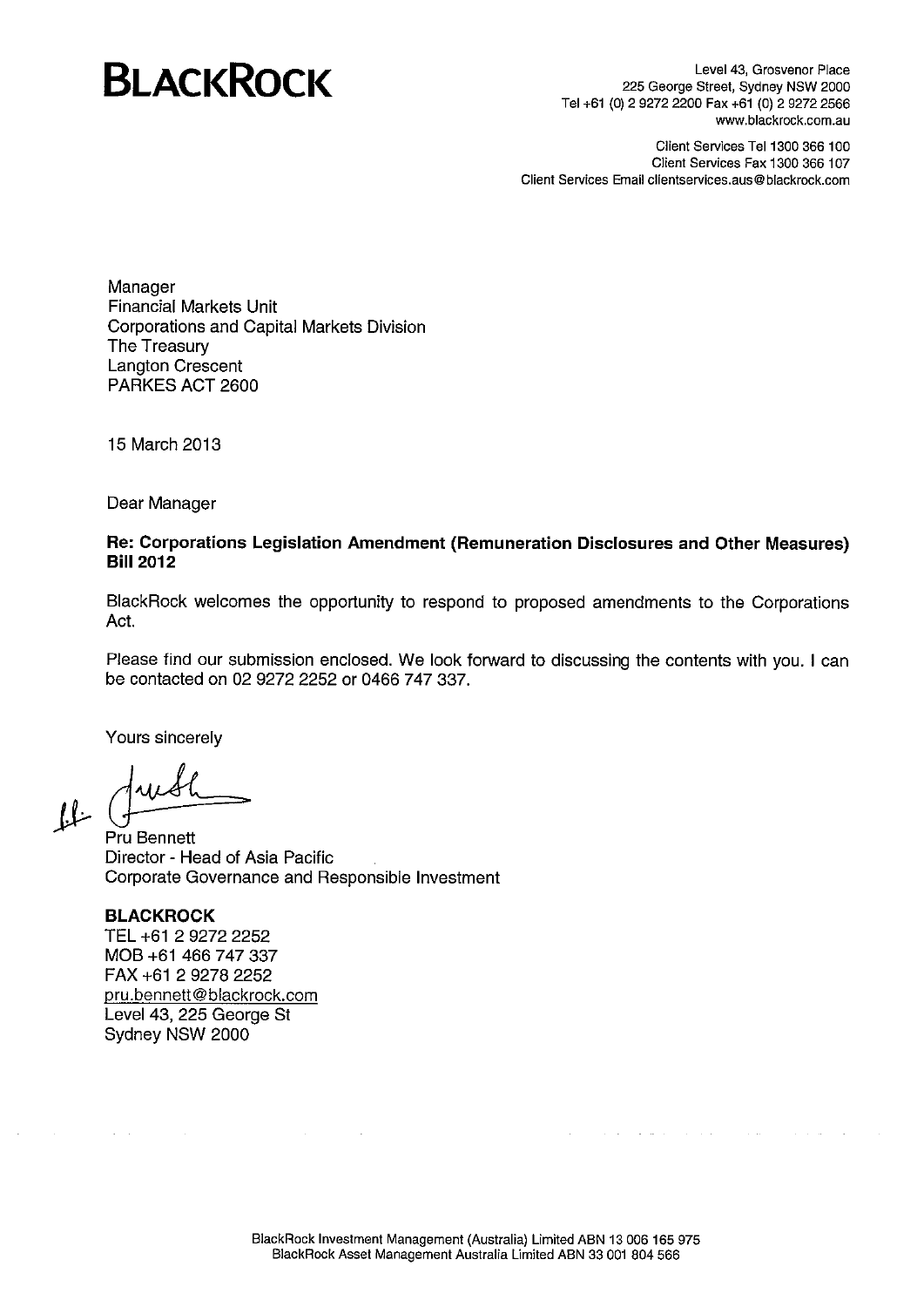# **Improving the disclosure requirements for listed companies**

#### **Introduction**

BlackRock welcomes the opportunity to comment on ASIC's exposure draft.

BlackRock is a leader in investment management, risk management and advisory services for institutional and retail clients worldwide. At March 31, 2012, BlackRock's AUM was US\$3.684 trillion. Throughout this evolution, BlackRock has maintained its focus on managing assets on behalf of its clients, and providing them with risk management and advisory services. Clients of the firm include corporate, public and multi-employer pension plans, governments, insurance companies, official institutions, endowments, foundations, charities, corporations, banks, sovereign wealth funds, mutual funds, and individuals around the world.

BlackRock's assets under management (AUM) include cash, fixed income, equity, alternatives and multi-asset class mandates. In addition, the reported AUM reflects \$147 (or  $\epsilon$ 104) billion in advisory assignments, which include monitoring, hedging, and liquidating troubled portfolios. BlackRock is a global firm that combines the benefits of worldwide reach with local service and relationships.

BlackRock is an independently managed public company with no single majority stockholder. The firm has been listed on the New York Stock Exchange under the symbol "BLK" since 1999. In April 2011, BlackRock was added to the S&P 500 Index, reflecting both the valuation of the company and the broad ownership of its stock. The PNC Financial Services Group, Inc. and Barclays PLC have minority ownership stakes in BlackRock with the remainder owned by institutional and individual investors, as well as BlackRock employees. Independent directors comprise a majority of the BlackRock Board of Directors.

#### **Current disclosure requirements**

Currently remuneration is required to be disclosed under AASB 2. The application of AASB 2 has led to a high level of inconsistency as follows:

- Short term incentives (STI) some companies disclose as short term incentives the amount settled form the previous financial year ie the short term incentive awarded for FY 2011 is disclosed as the STI settled for FY 2012. Other companies accrue the current year STI ie the STI disclosed for FY 2012 is the STI awarded for performance is FY 2012. Further if an STI is settled wholly or partly in deferred shares then, the expense of the equity component is amortised over the vesting period. Consequently under the current reporting regime there is no consistency relating to the disclosure of STI's.
- Long term incentives (LTI) Under AASB 2 the value of equity granted is amortised over the vesting period. Further, pay vehicles subject to different performance conditions are subject to different valuation methodologies. For example, the value at grant date of options which have a performance measure based on a market conditions such as relative total shareholder return (RTSR), take into account the impact of the performance measure ie RTSR, whereas the value at grant date of options which have a performance measure which is not based on market conditions such as earnings per share (EPS), do not take into account the impact of the performance measure ie EPS. The differing approach to valuing instruments at grant date adds confusion to the information disclosed in respect of executive remuneration.
- Further the disclosure of the accounting expense ignores the fair value at grant date and also vesting date. Where markets have moved significantly over the performance period (ie significantly up or down) the figure currently shown as "total remuneration" has little or no correlation with the value of remuneration granted and actually received.
- In BlackRock's assessment the current disclosure regime does not provide clarity or consistency in respect of disclosure of executive remuneration.

#### <span id="page-1-0"></span>*BlackRock recommends that the disclosures required under AASB 2 be part of the notes to the financial statements and do not have to be disclosed in the remuneration report.*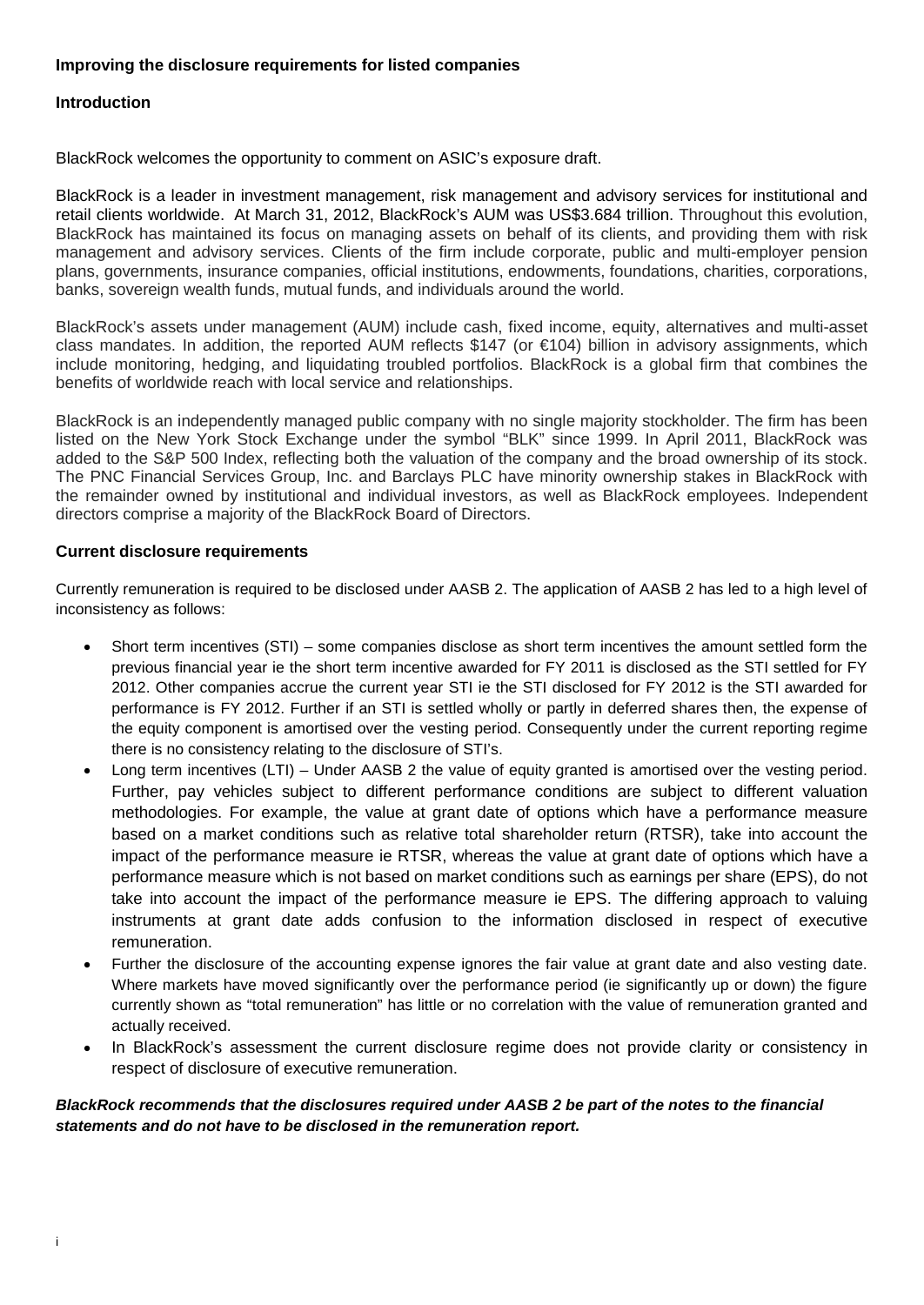# **Proposed legislation**

BlackRock welcomes and supports any move to make disclosure of remuneration more consistent between companies and more understandable. Investors want consistency and clarity with respect to remuneration reporting.

BlackRock is supportive of Treasury's approach to the concept of disclosure of past, present and future pay. However, the legislation as proposed does not identify remuneration that is performance based. This is important as without such information it is difficult to determine if there is alignment between the performance based remuneration and shareholder interest.

If the proposed legislation is amended so that performance based remuneration is disclosed we believe that such legislation should replace the existing statutory disclosure. To have two forms of disclosure of remuneration is likely to cause more confusion and not provide any further clarity or consistency, which are the key aims of the proposed legislation.

BlackRock makes following comments with respect to the proposed legislation:

#### *Proposed paragraph 300A (1)(aa)*

BlackRock supports the provision of a description of companies' remuneration governance framework for determining remuneration in relation to key management personnel (KMP).

In BlackRock's view it is preferable for such disclosure to be made in the remuneration report itself. Where the disclosure occurs in another section of the financial report a reference to where it is disclosed should be made in the remuneration report.

#### *Proposed paragraph 300A (ca)*

The proposed legislation refers to remuneration that has been "paid". BlackRock has concerns regarding the use of the word "paid" as this is likely to create confusion.

When remuneration is settled in cash it is considered "paid" when the cash is received. The problem occurs when the remuneration vehicle used is options. Options vest on a specified day, but do not necessarily have to be exercised. The exercise period remaining after the vesting date can be a number of years. So does "paid" refer to the vesting date or the exercise date?

Further based on the table below, disclosure will include various aspects of remuneration and it will be difficult to determine which components related to particular performance conditions.

Further, our interpretation of this proposed paragraph will result in disclosure of remuneration as per the table below.

| <b>Proposed</b><br>section | <b>Prior years</b> | <b>Current years</b> | <b>Future years</b> | <b>Remuneration captured</b>                                                                                                      |
|----------------------------|--------------------|----------------------|---------------------|-----------------------------------------------------------------------------------------------------------------------------------|
| (i)                        | Granted            | Paid                 |                     | LTI's vesting in current year, STI<br>paid from prior year, STI deferred<br>from prior years vesting is current<br>year           |
| (ii)                       |                    | Granted and paid     |                     | Fixed pay only                                                                                                                    |
| (iii)                      |                    | Granted              | Paid                | STI from current year including<br>amounts deferred*, LTI's granted<br>in current year, any sign on or<br>retention equity grants |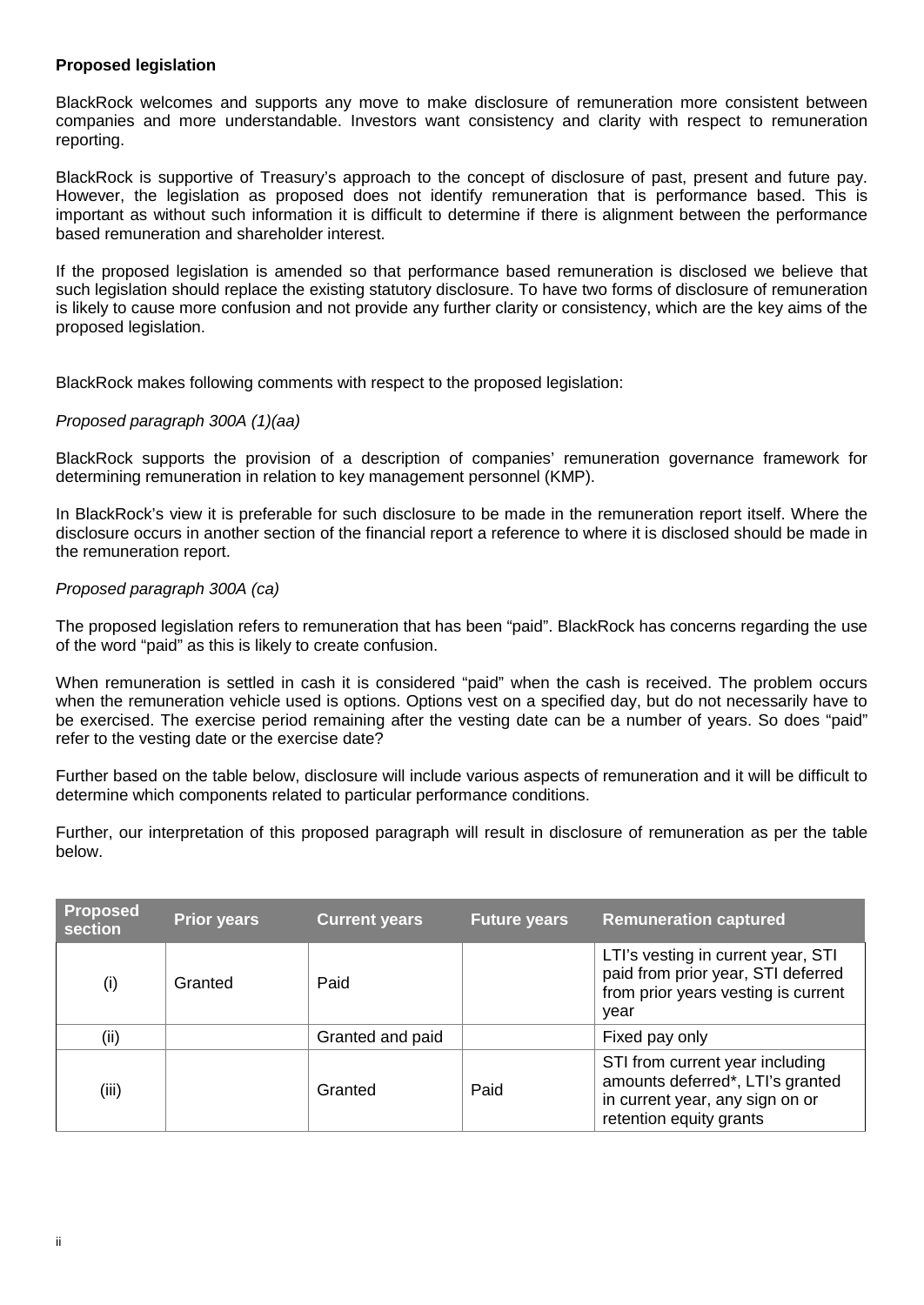#### **Alternative approach**

As discussed above the current reporting requirements do not achieve a level of consistency and clarity which allow investors to determine the fairness or otherwise of executive remuneration.

While the proposed legislation has merits with its recommendations that remuneration is disclosed as past, present and future, it does not identify the different elements of performance based pay.

Therefore, from an investor perspective disclosure of executive remuneration should reflect the manner in which companies manage their remuneration. It is also important to understand the components of remuneration that are not based on performance conditions and those components which are subject to meeting performance conditions

The proposed legislation seeks to disclose present, past and future remuneration. BlackRock supports this concept but believes the legislation as proposed be re-worked slightly to deliver the following disclosure.

In order to understand how a board manages remuneration the following elements of remuneration need to be disclosed:

- Fixed remuneration granted and/or received during the reporting year ie not subject to any performance conditions *(present pay - non-performance based remuneration).*
- Performance based remuneration received and or subject to vesting in respect of annual performance relating to the reporting year with the fair value at vesting date disclosed *(present pay - performance based remuneration).*
- Performance based remuneration that has vested during the reporting year with a performance period of greater than 12 months. (*past pay -performance based remuneration)*
- Performance based remuneration granted during the reporting year with a performance period in excess of one year with the fair value at grant date disclosed for threshold performance and full vesting. *(future pay – performance based remuneration).*

The above components of remuneration are consistent with the objectives being sought be Treasury. Disclosure would take the form of four simple tables. This would allow investors to assess each component of pay and make conclusions regarding the board's effectiveness in managing remuneration. For any table disclosing performance based remuneration, all performance conditions that have been met or are to be met should be disclosed beneath the relevant table. The proposed disclosure would lead to greater consistency with respect to disclosure of executive remuneration and also allow for more meaningful comparison of remuneration between companies.

The executive information could be disclosed in four tables containing the following information:

#### Table 1: Present pay – Nonperformance based

This table would disclose any remuneration granted during the year that the receipt of which is not based on any performance conditions. Such remuneration may include:

- Salary and superannuation
- Non cash benefits
- Sign on bonuses whether or not vesting in the reporting period
- Retention payments equity and or cash based whether or not vesting in the reporting period.

Table 2: Current pay – performance based in respect of performance in the current reporting year and received and or subject to non-performance based vesting. Such remuneration would include:

- Cash remuneration received or receivable in respect of annual performance relating to the current reporting year;
- Equity based remuneration received or receivable in respect of annual performance relating to the current reporting year;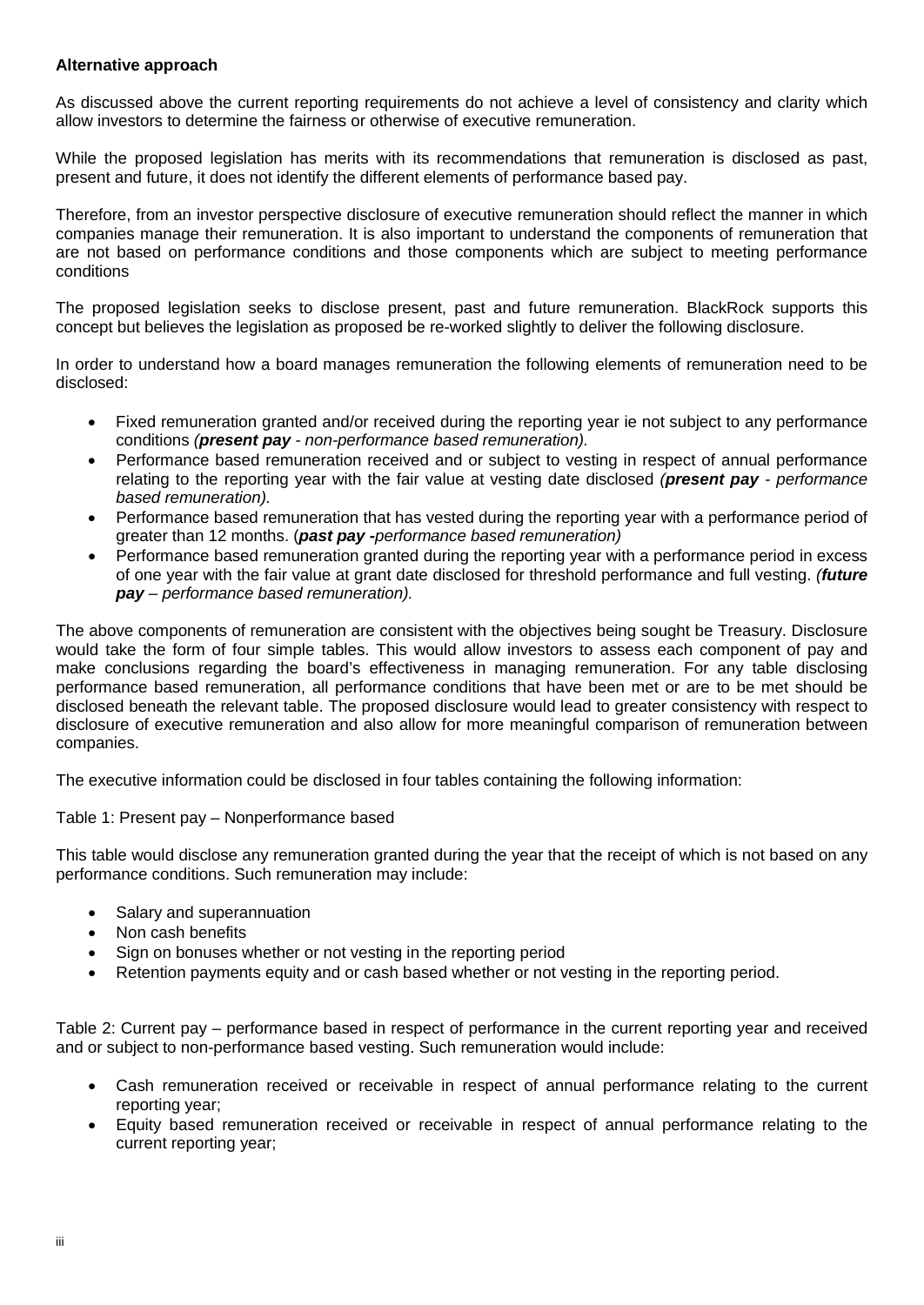• Equity based remuneration receivable in respect of annual performance relating to the current reporting year but subject to further non-performance based vesting conditions.

Table 3 Past pay – Performance based pay with a performance period of more than 12 months that has vested during the year. Such remuneration would include:

- Cash or equity settled remuneration subject to a performance period greater than 12 months and vesting in the current reporting period.
- The table would disclose the fair value of the vested equity at both vesting and grant dates.

Table 4 Future pay – Long term incentive opportunity granted during the reporting year. Such remuneration would include:

- the fair value of the award at target performance irrespective of any performance requirements and,
- the fair value of the award at full vesting irrespective of performance requirements.

There would not however, be a single figure for "remuneration received" in a particular year. This is due to the complex nature of the components of remuneration. BlackRock notes that in the UK the Financial Reporting Lab (FRL) has recommended the disclosure of a single figure showing actual pay. The work undertaken by the FRL relates to large listed UK entities and may have unintended consequences for the sections of the Australian market that use market exercise price options as a remuneration vehicle. These market sections include early phase biotechnology companies and resource companies in an exploration/development phase. Such companies were not within the scope of the work undertaken by the FRL.

BlackRock requests that Treasury consider the above disclosure model for executive remuneration. A working example of the above alternative approach is contained in Appendix 1.

## *Proposed sub paragraph 300A(1)(e)(iv)*

BlackRock is supportive of this amendment.

#### *Proposed section 300A(1)*

The proposed legislation refers to "material misstatements or omission in the financial statements in relation to the company in any previous 3 financial years". "Material misstatements or omission in the financial statements" would by definition, be required to be disclosed to the ASX as part of a company's continuous disclosure requirements. Based on BlackRock's experience, we do not recall any such notices to the ASX. Therefore we are concerned that the proposed legislation will have no impact on executive remuneration structures.

Where we believe that companies should consider clawing back pay is when there has been a significant expense item reported in the financial statements. AASB 101 requires separate disclosure in the notes to the financial statements of material expense items such as write-downs of inventory, major assets, restructuring costs and losses on disposal of assets. BlackRock recommends that where a company reports a significant expense, it is required to report if a claw back provision has applied in respect of the significant expense and where a claw back provision has not applied an explanation why a claw back provision did not apply.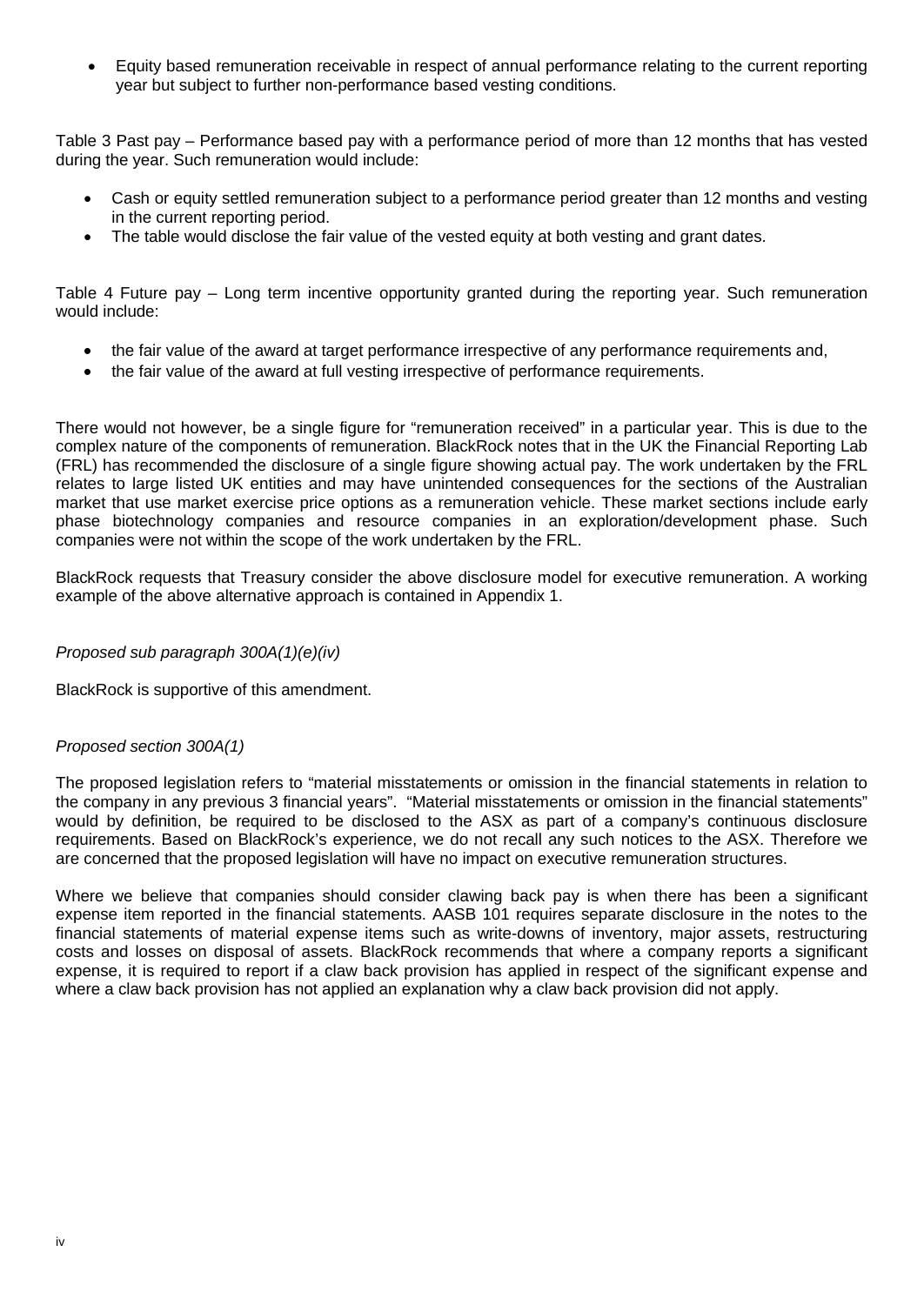# **Examples of proposed disclosure of remuneration**

# **Fixed remuneration received during the year ended 30 June 2013**

| Executive director | Cash        | Equity        | Total       |
|--------------------|-------------|---------------|-------------|
| John Smith         | \$1,000,000 | $$1,000,000*$ | \$2,000,000 |
|                    |             |               |             |
|                    |             |               |             |

\*On 1 July 2012, Mr. Smith was granted 1,000,000 shares valued at \$1 each (based on the VWAP 10 days prior to the grant date) as a retention bonus. The shares will vest on 30 June 2015 if Mr. Smith remains employed as CEO.

#### **Performance based remuneration received and or subject to vesting in respect of annual performance for the year ended 30 June 2013.**

| <b>Executive Director</b> |           | Vested        | Unvested                |               | <b>Total STI</b><br>awarded | % of ST potential<br>maximum (if<br>any) award |  |
|---------------------------|-----------|---------------|-------------------------|---------------|-----------------------------|------------------------------------------------|--|
|                           | Cash      | <b>Shares</b> | <b>Deferred</b><br>Cash | <b>Shares</b> |                             |                                                |  |
| John Smith                | \$250,000 | \$0           | \$0                     | \$250,000*    | \$500,000                   | 50%                                            |  |
|                           |           |               |                         |               |                             |                                                |  |
|                           |           |               |                         |               |                             |                                                |  |

\*Deferred for two years and subject to claw-back in the event of a misstatement of accounts for the year ended 30 June 2013

#### **Performance based pay that has vested during the year ended 30 June 2013 with a performance period of 12 months or less**

Performance based remuneration measured over the year ended 30 June 2013 used the following performance measures:

- Underlying EPS
- **Safety**
- Personal performance

The board has assessed the performance of the CEO against these performance measures as follows:

- Underlying  $EPS<sup>1</sup>$  $EPS<sup>1</sup>$  $EPS<sup>1</sup>$  for the year increased by 10% on the previous year which was in line with budget.
- LITFR rate continued to decrease during the year.
- In the opinion of the board Mr. Smith continued to build a strong culture within the group. A new diversity and inclusivity program was introduced. Further, the results of the annual employee survey showed a significant increase in employee satisfaction.

Based on that assessment, the CEO was awarded 50% of his maximum entitlement. The award is settled by way of 50% cash which vests immediately and the remaining 50% in shares which vest after two years and are also subject to claw-back in the event of a misstatement of accounts for the year ended 30 June 2013.

<span id="page-5-0"></span><sup>&</sup>lt;sup>1</sup> The difference between underlying EPS and statutory EPS related to the sale of certain assets. The profit from the sales of these assets was excluded from the calculation of underlying EPS.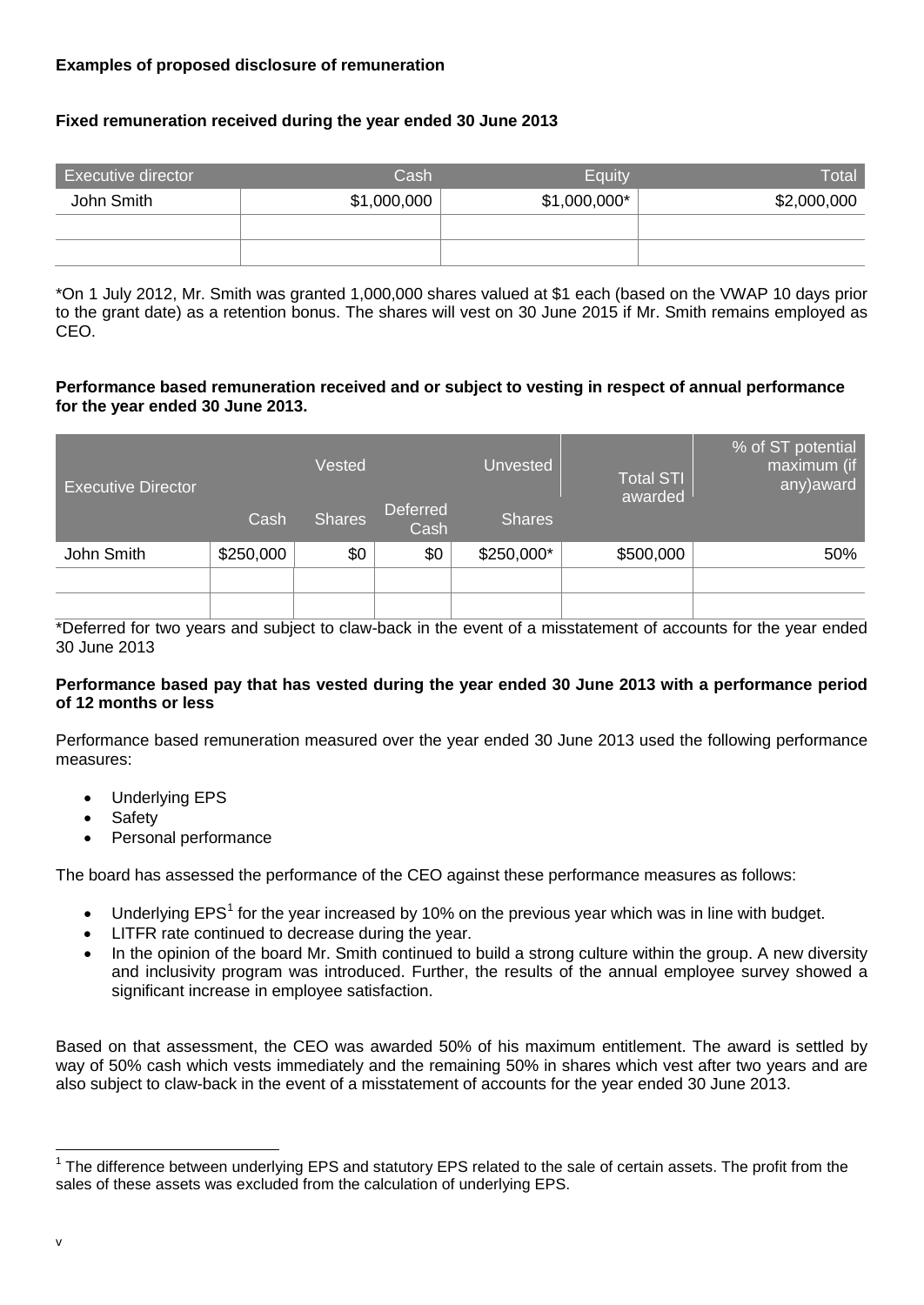The maximum amount of STI that could have been awarded to the CEO in respect of the year ended 30 June 2013 was \$1,000,000.

[*If there is no cap on the STI then an "if not, why not" statement should be provided as to why such a structure is in the best interests of shareholders.*]

# **Performance based pay that has vested during the year ended 30 June 2013 with a performance period of greater than 12 months**

| <b>Executive</b><br>director | Grant<br>date | Performance<br>period        | Vesting<br>date | $%$ of<br>securities<br>vesting | No. of<br>securities<br>vesting | Value of vested<br>securities based<br>on the value of<br>the award at<br>grant date | Value of<br>securities<br>vesting<br>based as at<br>vesting date |
|------------------------------|---------------|------------------------------|-----------------|---------------------------------|---------------------------------|--------------------------------------------------------------------------------------|------------------------------------------------------------------|
| John Smith                   | 20/10/2010    | $01/07/2010 -$<br>30/06/2013 | 31/07/2013      | 75%                             | 750,000                         | $$375,000^2$                                                                         | \$750,000                                                        |
|                              |               |                              |                 |                                 |                                 |                                                                                      |                                                                  |
|                              |               |                              |                 |                                 |                                 |                                                                                      |                                                                  |

## **Performance conditions that applied to securities that have vested during the year ended 30 June 2013 that had a performance period of greater than 12 months**

Performance based pay measured over a period exceeding 12 months was measured on [date]. The performance measure was compound growth in earnings per share. The threshold performance condition was 5% with maximum vesting occurring when compound annual growth was equal to or exceeded 10%. The compound annual growth for the period from 20/10/2011 to 30/06/2013 was 7.5%. This resulted in the vesting of 750,000 securities.

The value of the shares at vesting date was calculated by taking the VWAP of shares in the 10 days up to the vesting date, 31/07/2013. This gave a value of \$1 per share.

The difference between the market value of securities at grant date and vesting date is due to the fact that the share price increased by 50% over the performance period from \$0.50 to \$1.00.

 $2$  The valuation at grant date should correlate to disclosure in the year the securities were granted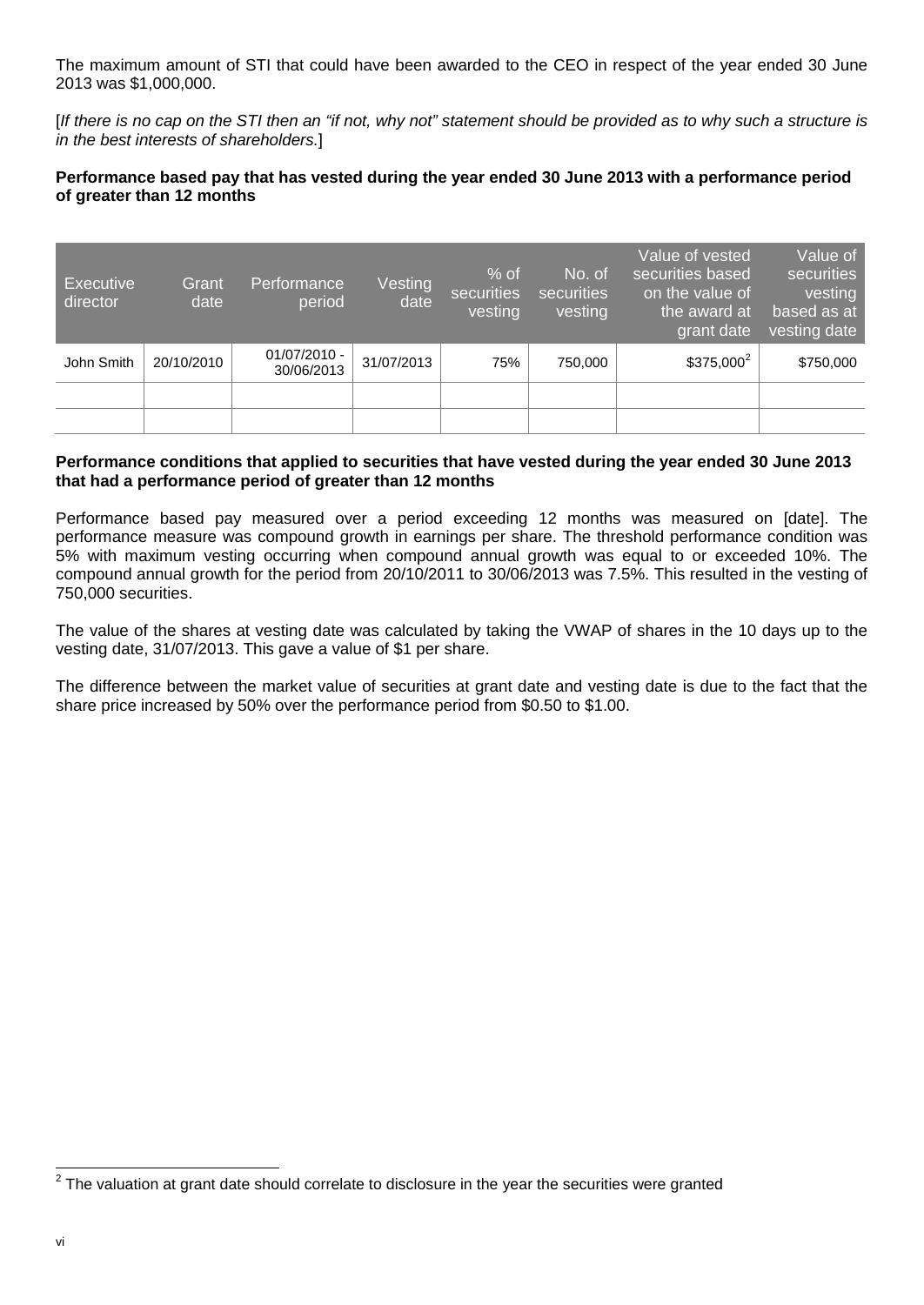# **Long term Incentive Opportunity granted during the year ended 30 June 2013**

# **Performance based pay with a performance period in excess of one year**

| <b>Executive</b><br><b>Director</b> | Grant date | Performance period    | Value of<br>award at<br>threshold<br>vesting | Value of<br>award at<br>target vesting | Value of award at,<br>full vesting |
|-------------------------------------|------------|-----------------------|----------------------------------------------|----------------------------------------|------------------------------------|
| John Smith                          | 20/10/2012 | 01/07/2012-30/06/2015 | \$500,000                                    | \$750,000                              | \$1,000,000                        |
|                                     |            |                       |                                              |                                        |                                    |
|                                     |            |                       |                                              |                                        |                                    |

#### **Performance conditions applying to the long term incentive opportunity**

A total of 1,000,000 performance rights were granted on 20/10/2012. Vesting of performance rights are subject to the following performance conditions:

Relative TSR Performance measure

50% of performance rights are subject to relative TSR measured against the ASX 200 index. Where performance is at the median, 50% of the performance rights (25% of the maximum number of securities issued) vest, with the remaining securities vesting on a straight line basis with 100% vesting at the 75<sup>th</sup> percentile.

#### Earnings per share performance hurdle

50% of performance rights are subject to meeting an EPS performance hurdle. 50% of the performance rights (25% of the maximum number of securities issued) subject to the EPS performance hurdle vest when compound annual growth in EPS for the period 1 July 2013 to 30 June 2016 equals 7.5%. 100% of performance rights subject to the EPS performance hurdle vest when compound annual growth in EPS for the performance period 1 July 2013 to 30 June 2016 equals or exceeds 15%. Performance rights vest on a straight line basis between compound earnings per share growth of 7.5% and 15% over the performance period.

Rationale for the selection of performance measures

The board selected a combination of relative TSR and compound growth in earnings per share because [insert rationale].

Value of equity grant at grant date

The value of the award at grant date has been determined by taking the VWAP of shares during the 10 days following the AGM date. This gave a value of \$1 per share.